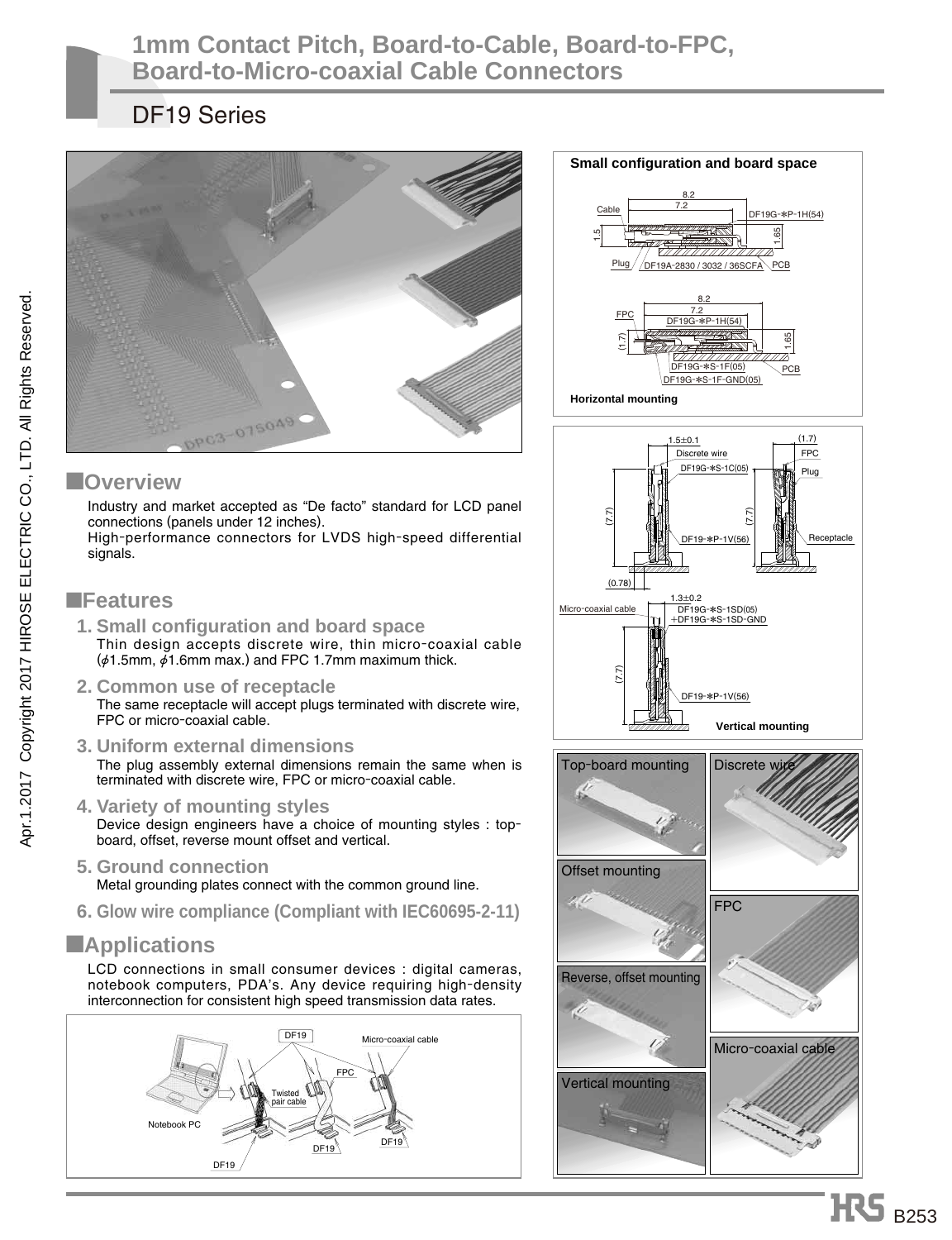## ■**Product Specifications**

|        | Current rating | 28 AWG : 1A    |                                  |                             |                    |                           |                                                  |
|--------|----------------|----------------|----------------------------------|-----------------------------|--------------------|---------------------------|--------------------------------------------------|
|        |                | 30 AWG : 0.9A  |                                  |                             |                    |                           |                                                  |
|        |                | 32 AWG : 0.8A  |                                  | Operating temperature range | -35℃ to 85℃ Note 1 | Storage temperature range | $-10^{\circ}$ C to 60 $^{\circ}$ C Note 2 $\mid$ |
| Rating |                | 36 AWG : 0.5A  |                                  |                             | Note 2             |                           |                                                  |
|        |                | <b>FPC</b>     | : 0.5A                           | Operating humidity range    | 20% to 80%         | Storage humidity range    | 40% to 70%                                       |
|        |                |                | Micro-coaxial cable 40 AWG: 0.3A |                             |                    |                           |                                                  |
|        | Voltage rating | <b>100V AC</b> |                                  |                             |                    |                           |                                                  |

| Item                                           | Specification                                                                                                                 | Conditions                                                                                                                                                                                                                                                       |
|------------------------------------------------|-------------------------------------------------------------------------------------------------------------------------------|------------------------------------------------------------------------------------------------------------------------------------------------------------------------------------------------------------------------------------------------------------------|
| 1.Insulation resistance                        | $500M\Omega$ min.                                                                                                             | 100 V DC                                                                                                                                                                                                                                                         |
| 2. Withstanding voltage                        | No flashover or insulation breakdown.                                                                                         | 300 V AC / one minute                                                                                                                                                                                                                                            |
| 3. Contact resistance                          | $30 \text{m}\Omega$ max. (50m $\Omega$ max. for FPC)                                                                          | $100 \text{ mA}$                                                                                                                                                                                                                                                 |
| 4. Insertion-Extraction force<br>(per contact) | Min. 0.2N, Max. 3N                                                                                                            | Measured with a steel pin $\phi$ 0.2 $\pm$ 0.005                                                                                                                                                                                                                 |
| 5. Vibration                                   | No electrical discontinuity of $1\mu s$ or more.                                                                              | Frequency: 10 to 55 Hz, single amplitude of 0.75mm,<br>2 hours in each of the 3 directions.                                                                                                                                                                      |
| 6.Humidity<br>(Steady state)                   | Contact resistance: $30m\Omega$ max. ( $50m\Omega$ max. for FPC)<br>Insulation resistance: $500M\Omega$ min.                  | 96 hours at temperature of $40\pm2\degree$ and<br>humidity of 90% to 95%                                                                                                                                                                                         |
| 7. Temperature cycle                           | Contact resistance : $30 \text{m}\Omega$ max. ( $50 \text{m}\Omega$ max. for FPC)<br>Insulation resistance: $500M\Omega$ min. | Temperature: $-55^{\circ}\text{C} \rightarrow +5^{\circ}\text{C}$ to $+35^{\circ}\text{C} \rightarrow +85^{\circ}\text{C} \rightarrow +5^{\circ}\text{C}$ to $+35^{\circ}\text{C}$<br>Time (Minutes): $30 \rightarrow 10 \rightarrow 30 \rightarrow 10$ 5 cycles |
| 8.Durability<br>(insertion/withdrawal)         | Contact resistance : $30 \text{m}\Omega$ max. ( $50 \text{m}\Omega$ max. for FPC)                                             | 30 cycles                                                                                                                                                                                                                                                        |
| 9. Resistance to<br>soldering heat             | No deformation of the insulator parts affecting performance.                                                                  | Re-flow soldering: At the recommended temperature profile<br>Manual soldering: Soldering iron temperature 300°C, 3 seconds                                                                                                                                       |

Note1 : Includes temperature rise caused by current flow.

Note2 : The term "storage" refers to connectors stored for long period of time prior to mounting and use. Operating Temperature Range and Humidity range covers non-conducting condition of installed connectors in storage, shipment or during transportation.

#### ■**Materials / Finish**

| Product                                 | Component       | Material        | Finish/Color                    | Remarks |
|-----------------------------------------|-----------------|-----------------|---------------------------------|---------|
|                                         | Insulator       | Polyamide       | <b>Black or Beige</b>           | UL94V-0 |
| Receptacle                              | Contacts        | Phosphor bronze | Gold plated                     |         |
|                                         | Grounding plate | Phosphor bronze | Tin plated or Tin-copper plated |         |
|                                         | Insulator       | Polyamide       | Beige                           |         |
| Plug                                    | Tin-lead plated | Stainless steel | Tin-copper plated               |         |
| Crimp contact                           | Contact         | Phosphor bronze | <b>Gold Plated</b>              |         |
| Plug for PPC                            | Insulator       | Polyamide       | Beige                           | UL94V-0 |
|                                         | Contact         | Phosphor bronze | Gold plated                     |         |
| Grounding plate for PPC                 | Grounding plate | Stainless steel | Tin-copper plated               |         |
|                                         | Insulator       | <b>LCP</b>      | Beige                           | UL94V-0 |
| Plug for micro-coaxial cable            | Contact         | Phosphor bronze | Gold plated                     |         |
|                                         | Grounding plate | Phosphor bronze | Tin plated                      |         |
| Grounding plate for micro-coaxial cable | Grounding plate | Phosphor bronze | Tin plated                      |         |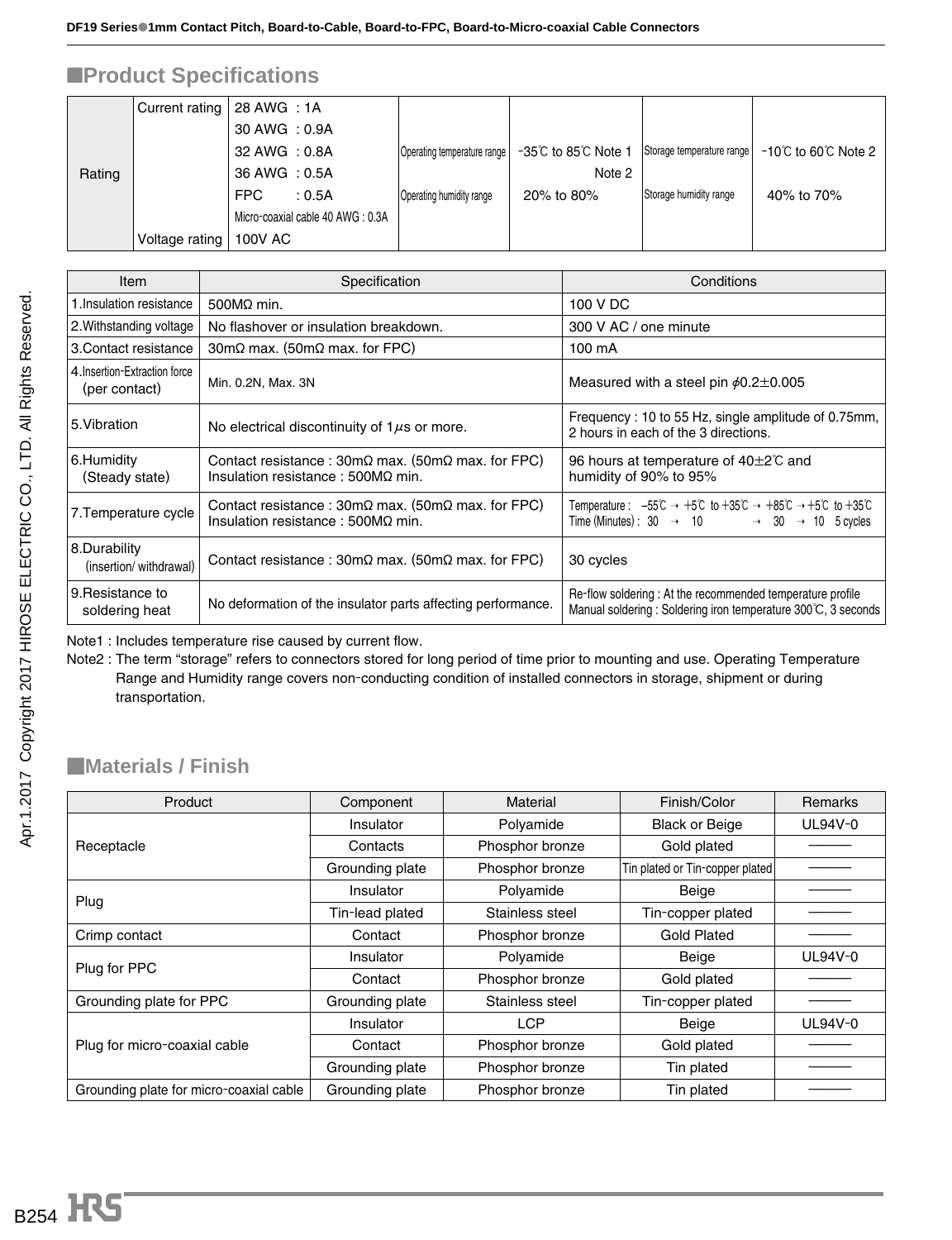#### ■**Product Number Structure**

Refer to the chart below when determining the product specifications from the product number. Please select from the product numbers listed in this catalog when placing orders.

| <b>Connector</b>                       |                        |                       |                               |              |                  |                                                   |
|----------------------------------------|------------------------|-----------------------|-------------------------------|--------------|------------------|---------------------------------------------------|
|                                        | $DF19$ # - * P - 1 H   |                       |                               |              |                  |                                                   |
|                                        |                        | $\boldsymbol{\Omega}$ | $\theta$ $\theta$             |              | 0 <sub>0</sub>   |                                                   |
|                                        |                        |                       |                               |              |                  | DF19 # - * S - 1 F - GND                          |
|                                        | 0                      | $\boldsymbol{\Omega}$ | $\overline{0}$ $\overline{0}$ |              | 0 <sup>o</sup>   | $\bullet$                                         |
|                                        |                        |                       |                               |              |                  |                                                   |
| Series Name<br>O                       | $:$ DF19               |                       |                               |              |                  | <b>• Number of contacts : 8,14,20,30 (Note 1)</b> |
| © Configuration                        |                        |                       |                               |              | 2 Connector type |                                                   |
| Receptacle                             |                        |                       |                               | $S:$ Plug    |                  |                                                   |
| G : Top-board mounting (1.65mm high)   |                        |                       |                               |              | P: Receptacle    |                                                   |
| K : Offset mounting (1.0mm high)       |                        |                       |                               |              |                  | Contact pitch: 1mm                                |
| L: Offset mounting (1.1mm high)        |                        |                       |                               |              |                  | <b>6</b> Mounting type/Termination type           |
| KR: Reverse offset mounting version of |                        |                       |                               | H            |                  | : Horizontal SMT                                  |
|                                        | DF19K (1.0mm high)     |                       |                               | V —          |                  | : Vertical SMT                                    |
| Plug for discrete wire                 |                        |                       |                               | $\mathbf{C}$ |                  | : Plug - discrete wire (crimp contact)            |
| Blank: No grounding plate              |                        |                       |                               | $F -$        |                  | : $Pluq - FPC$                                    |
| G                                      | : With grounding plate |                       |                               | SD           |                  | : Plug - micro-coaxial cable                      |
|                                        |                        |                       |                               |              |                  | Additional separate component                     |
| $\blacksquare$ Plug for FPC            |                        |                       |                               |              |                  | GND : Ground plate (Note 2)                       |
| G                                      | : With grounding plate |                       |                               |              |                  |                                                   |
| Grounding plate for FPC                |                        |                       |                               |              |                  |                                                   |

■Grounding plate for micro-coaxial cable G : With grounding plate

Note 1 : Number of contacts will differ depending on the connector style.

G : With grounding plate ■Plug for micro-coaxial cable G : With grounding plate

Note 2 : Grounding plates are required when terminating with the FPC and micro-coaxial cable.

#### ●**Contact**

# **DF19A - 2830 SCF A (**\* \***)**

| Conductor size                   | <b>B</b> Plating          |
|----------------------------------|---------------------------|
| 2830 : 28 to 30 AWG              | A:Gold                    |
| 3032 : 30 to 32 AWG              |                           |
| 36:36 AWG                        |                           |
| <b>2</b> Contact type            | 4 Packaging               |
| SCF: Plug contact, tape and reel | Blank: 10,000 pcs/reel    |
| packaging                        | : 20,000 pcs/reel<br>(41) |

3 1 2 4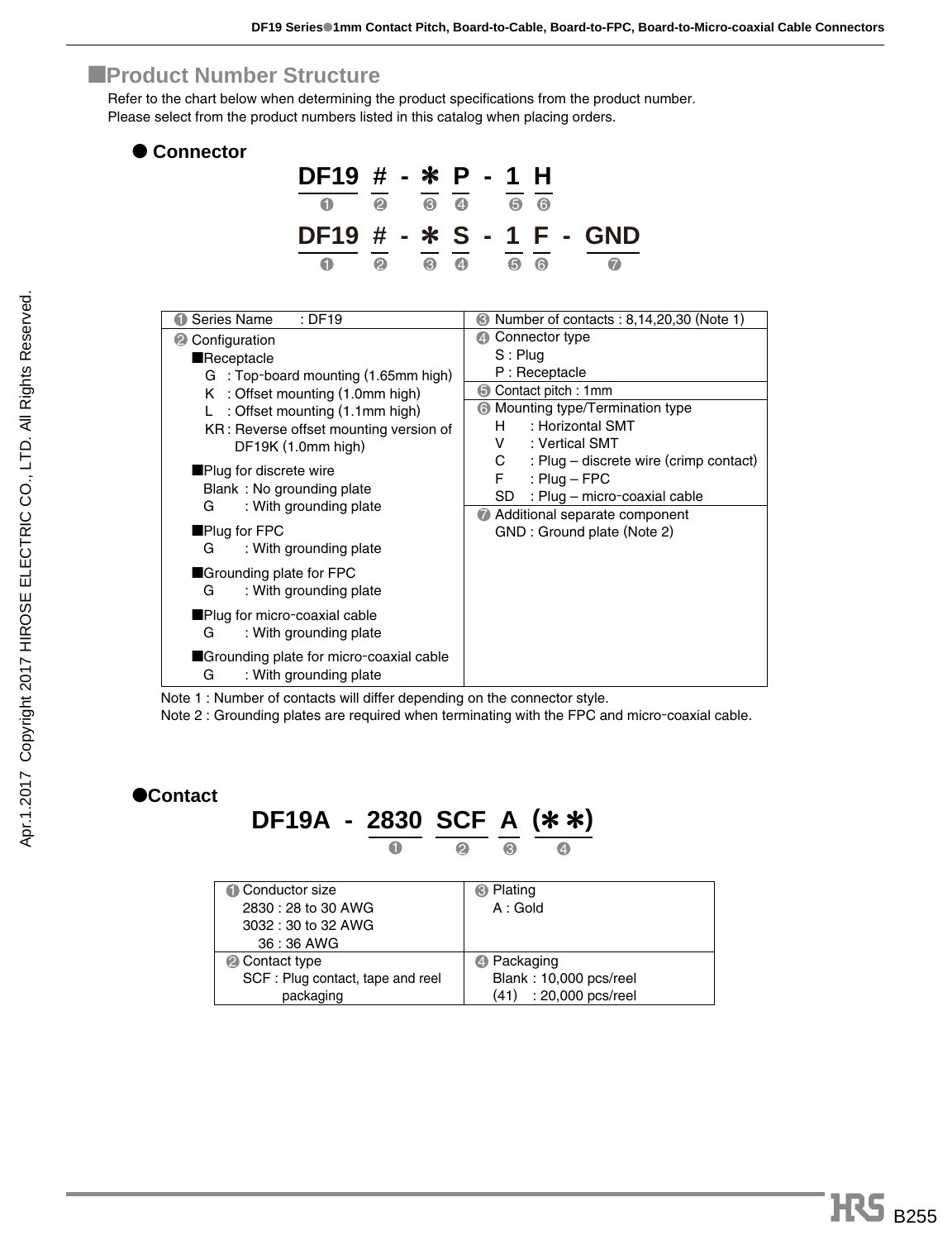## ■**Right angle receptacle, top-board mounting**



## **BPCB mounting pattern**



| Specification                |
|------------------------------|
| (54) : Tape & reel packaging |
| $(1,000 \text{ pcs/real})$   |

Unit : mm

| Part No.          | HRS No.      | No. of contacts | A     | B  | C     | Remarks     | <b>RoHS</b> |
|-------------------|--------------|-----------------|-------|----|-------|-------------|-------------|
| DF19G-8P-1H (54)  | 685-0021-054 | 8               | 11.55 |    | 11.95 |             |             |
| DF19G-14P-1H (54) | 685-0004-054 | 14              | 17.55 | 13 | 17.95 |             | <b>YES</b>  |
| DF19G-20P-1H (54) | 685-0006-654 | 20              | 23.55 | 19 | 23.95 | 1.65mm high |             |
| DF19G-30P-1H (54) | 685-0015-754 | 30              | 33.55 | 29 | 33.95 |             |             |

Note : Order by number of reels.

**B256 HS**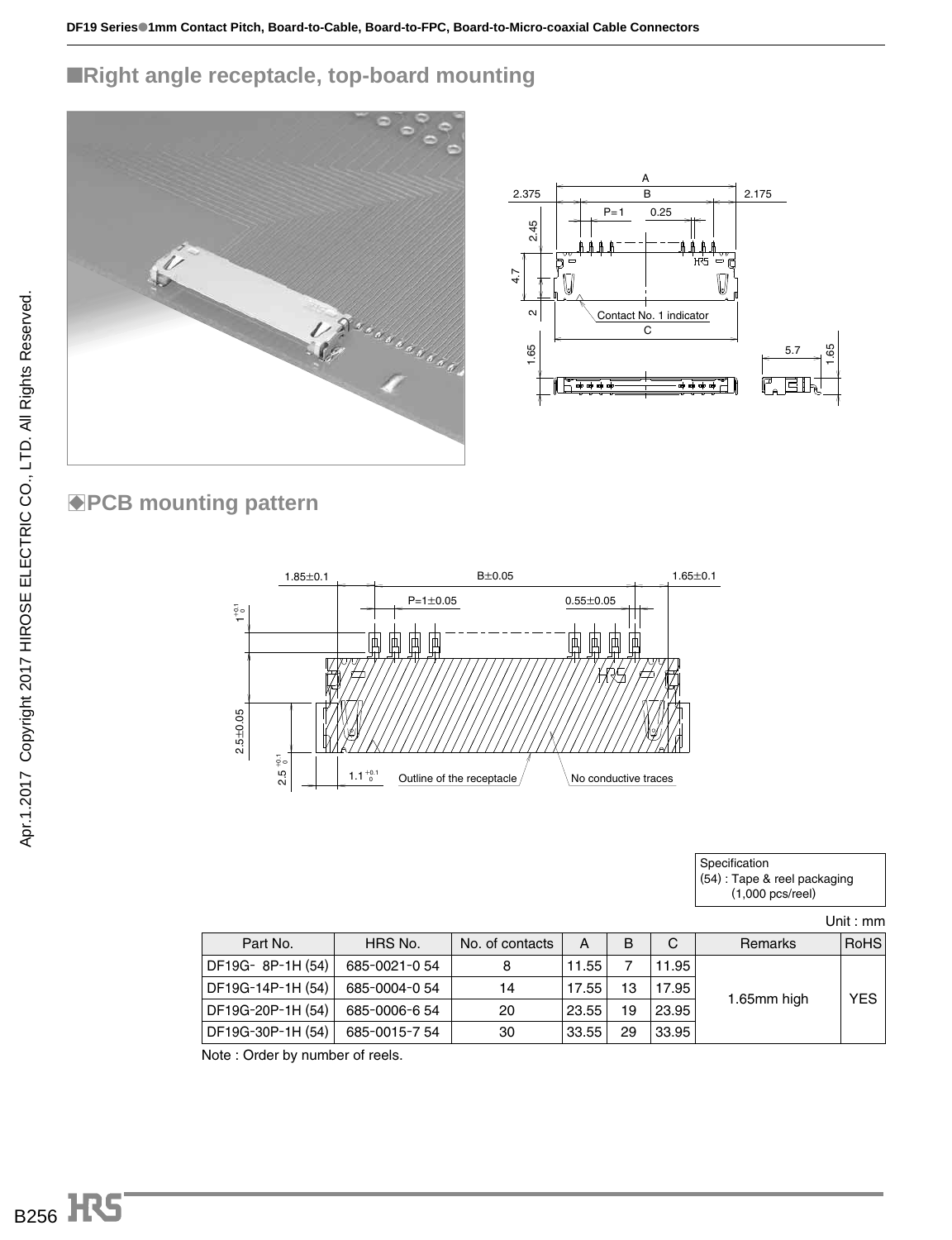# ■**Right angle receptacle, offset mounting**





# **BPCB mounting pattern**



Unit : mm

| Part No.          | HRS No.       | No. of contacts |       |    |  |                       | Remarks   | <b>RoHS</b> |
|-------------------|---------------|-----------------|-------|----|--|-----------------------|-----------|-------------|
| DF19K-20P-1H (54) | 685-0008-1 54 | 20              | 23.55 | 19 |  | 26.55   24.15   25.15 |           | YES         |
| DF19K-30P-1H (54) | 685-0032-6 54 | 30              | 33.55 | 29 |  | 36.55   34.15   35.15 | .0mm high |             |

| Part No.          | HRS No.       | ∣No. of contacts l | А     | B  | C                     | D | E                     | Remarks    | <b>RoHS</b> |
|-------------------|---------------|--------------------|-------|----|-----------------------|---|-----------------------|------------|-------------|
| DF19L-14P-1H (54) | 685-0003-8 54 | 14                 | 17.55 | 13 |                       |   | 20.55   18.15   19.15 |            |             |
| DF19L-20P-1H (54) | 685-0019-8 54 | 20                 | 23.55 | 19 | 26.55   24.15   25.15 |   |                       | 1.1mm high | <b>YES</b>  |
| DF19L-30P-1H (54) | 685-0016-054  | 30                 | 33.55 | 29 | 36.55   34.15   35.15 |   |                       |            |             |

Note : Order by number of reels.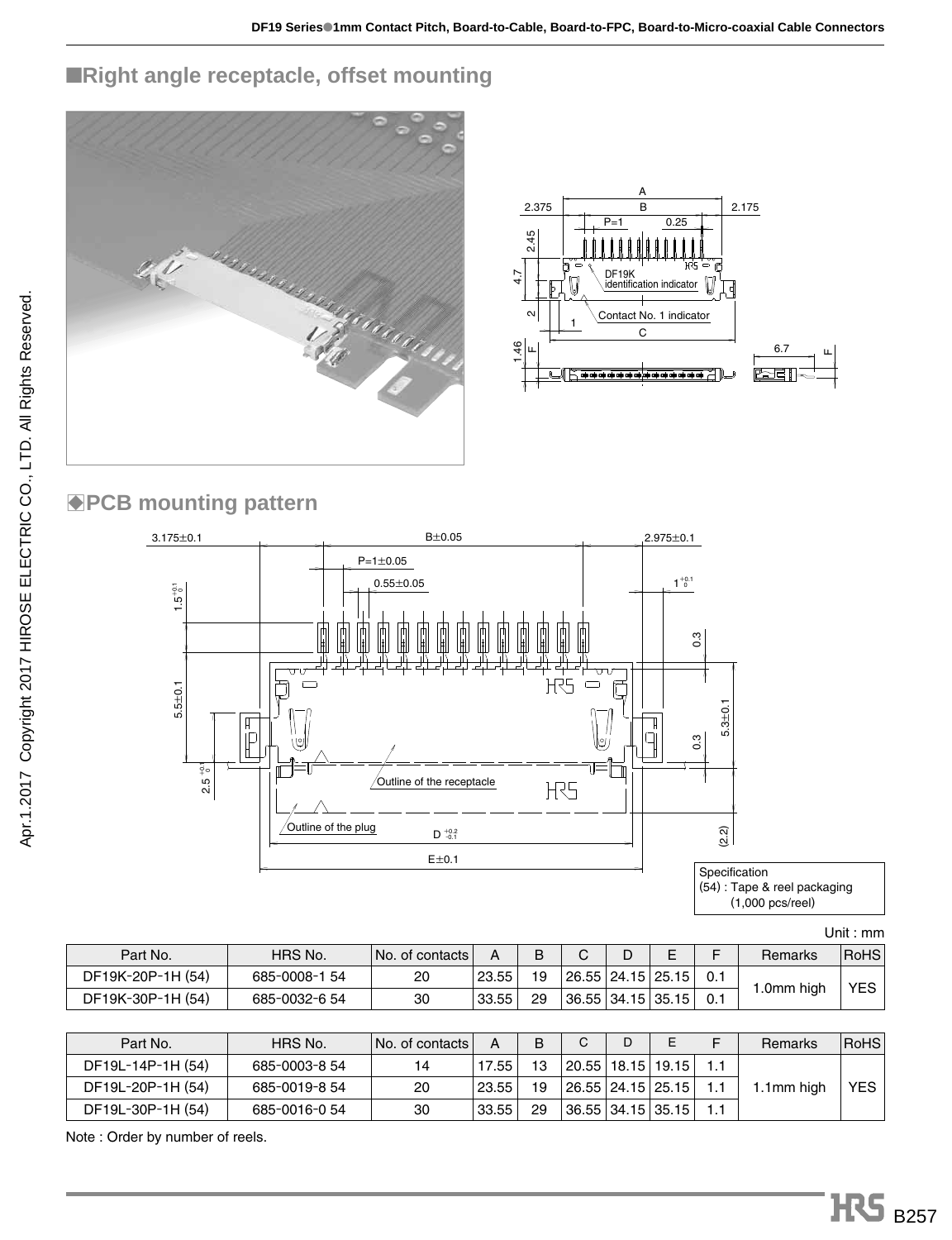## ■**Right angle receptacle, reverse offset mounting**





## **BPCB mounting pattern**



|  | Unit : mm |  |
|--|-----------|--|
|  |           |  |

| Part No.           | HRS No.       | ⊺No. of contacts l |           |    | ⌒                     | E | Remarks   | <b>RoHS</b> |
|--------------------|---------------|--------------------|-----------|----|-----------------------|---|-----------|-------------|
| DF19KR-14P-1H (54) | 685-0024-8 54 |                    | $17.55 +$ | 13 | 20.55   18.15   19.15 |   |           | YES I       |
| DF19KR-20P-1H (54) | 685-0023-5 54 | 20                 | 23.55     | 19 | 26.55   24.15   25.15 |   | .0mm high |             |

Note : Order by number of reels.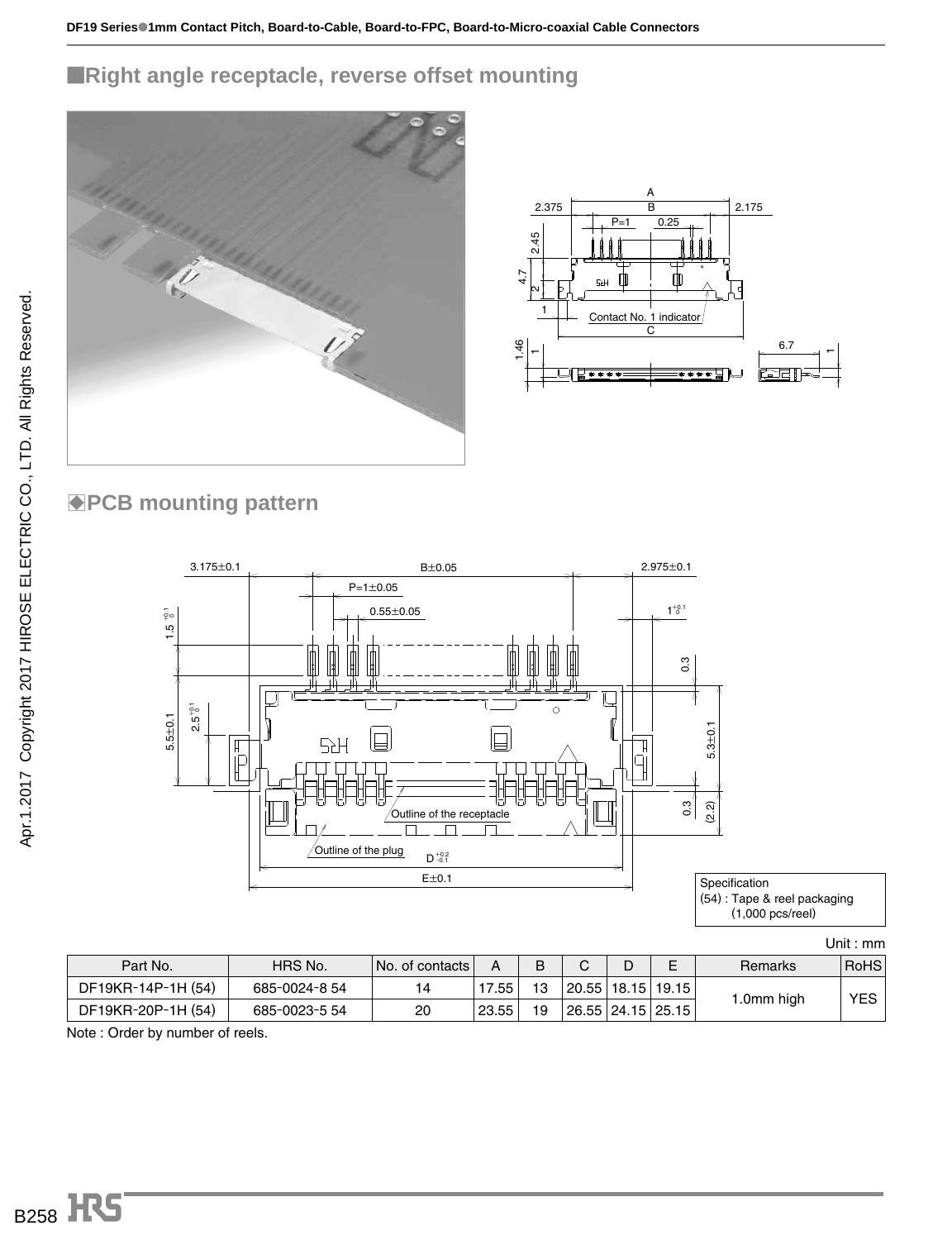## ■ **Vertical receptacle**





# **BPCB mounting pattern**



**EXX** Conductive traces in this area must be covered by dielectric compound.

| Specification               |  |
|-----------------------------|--|
| (56): Tape & reel packaging |  |
| $(1,000)$ pcs/reel)         |  |

Unit : mm

| Part No.         | HRS No.       | No. of contacts | А    |    | ⌒<br>ັ                        | ┕ | - |                                 | G  | <b>RoHS</b> |
|------------------|---------------|-----------------|------|----|-------------------------------|---|---|---------------------------------|----|-------------|
| DF19-14P-1V (56) | 685-0036-7 56 |                 |      | 13 |                               |   |   | $15.25$   14.95   6.675   6.325 | 13 | YES         |
| DF19-20P-1V (56) | 685-0037-0 56 | 20              | 23.9 | 19 | 21.25   20.95   9.675   9.325 |   |   |                                 | 19 |             |

Note : Order by number of reels.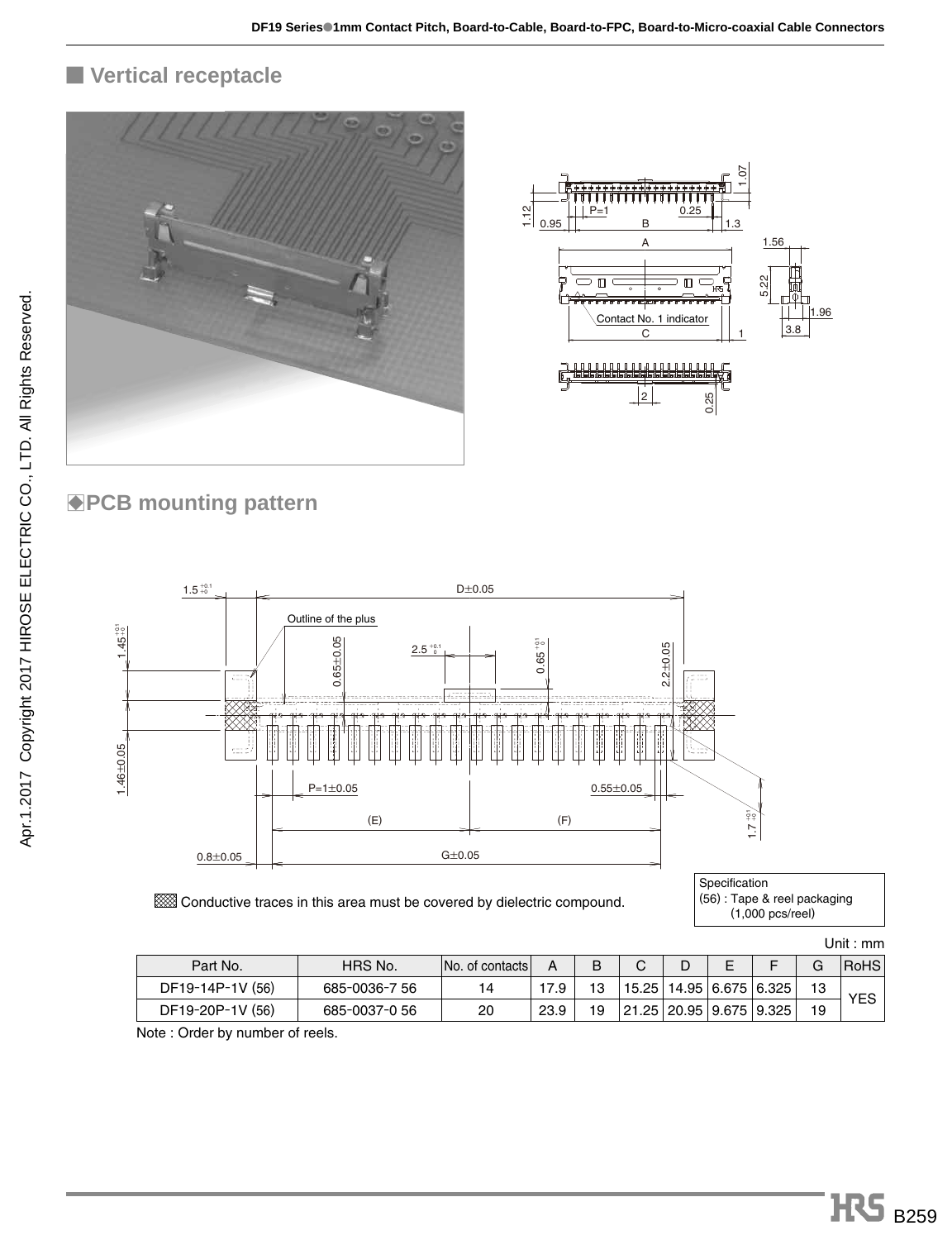

(100 pcs/pack)

 $0.63$ 

5.1 0.9

Carrier strip

 $\scriptstyle\sim$ 

0.5

 $t=0.15$ 

Unit : mm

| Part No.     | HRS No.    | No. of contacts | А           | B  | RoHS       | Part No.                         | HRS No. | No. of contacts | А           | B. | <b>RoHS</b> |
|--------------|------------|-----------------|-------------|----|------------|----------------------------------|---------|-----------------|-------------|----|-------------|
| DF19 - 8S-1C | 685-0029-1 | 8               | 11.5        |    |            | DF19G - 8S-1C(05)  685-0022-2 05 |         |                 | 1.5         |    |             |
| DF19-14S-1C  | 685-0012-9 | 14              | 17.5        | 13 | <b>YES</b> | DF19G -14S-1C(05) 685-0005-3 05  |         | 14              | 17.5        | 13 | <b>YES</b>  |
| DF19-20S-1C  | 685-0011-6 | 20              | 23.5        | 19 |            | DF19G -20S-1C(05) 685-0007-9 05  |         | 20              | 23.5        | 19 |             |
| DF19-30S-1C  | 685-0013-1 | 30              | $ 33.5 $ 29 |    |            | DF19G -30S-1C(05) 685-0014-4 05  |         | 30              | $ 33.5 $ 29 |    |             |

Note: Order by number of bags.

#### ■**Crimp contacts**

| Part No.                                       | HRS No.                      | Packaging | Quantity           | Finish            | RoHS |
|------------------------------------------------|------------------------------|-----------|--------------------|-------------------|------|
| DF19A-2830SCFA (* *) 685-0048-6 **             |                              |           |                    |                   |      |
| DF19A-3032SCFA (* *) 685-0046-0 ** Tape & reel |                              |           | See Specifications | Gold plated   YES |      |
| DF19A-                                         | 36SCFA (* *)   685-0047-3 ** |           | number below       |                   |      |

Specification number \* \*(\* \*)

Blank : Tape & reel packaging (10,000 pcs/reel)

(41) : Tape & reel packaging (20,000 pcs/reel)

#### ●**Applicable cable (Tin plated annealed conductor)**

| Wire size (stranded wire conductor) | Jacket diameter |  |  |
|-------------------------------------|-----------------|--|--|
| 28 AWG (7/0.127mm)                  |                 |  |  |
| 30 AWG (7/ 0.1mm)                   | 0.5mm to 0.6mm  |  |  |
| 32 AWG (7/ 0.08mm)                  |                 |  |  |
| 36 AWG (7/0.05mm)                   | $0.27$ mm       |  |  |

#### ●**Applicable UL style** ●**UL1571(thin type)** (Note2)

#### ●**Strip length** ●**1.2mm to 1.9mm**

Note 1 : When using other than the recommended wire, contact your Hirose sales representative. Note 2 : Contact your Hirose sales representative when using 36 AWG.

#### ●**Tools**

| Part       | Part No.    | HRS No.          |
|------------|-------------|------------------|
| Applicator | AP105-DF19S | $901 - 4571 - 3$ |
| Press unit | CM-105C     | $901 - 0001 - 0$ |

Note 1 : Use of other than Hirose Electric approved tools will void the product warranties.

Note 2 : Contact Hirose for the wire striping, contact crimp and contact insertion instructions.

Note 3 : Please do the crimping operations according to the "Crimping quality standard" and "Crimping condition table".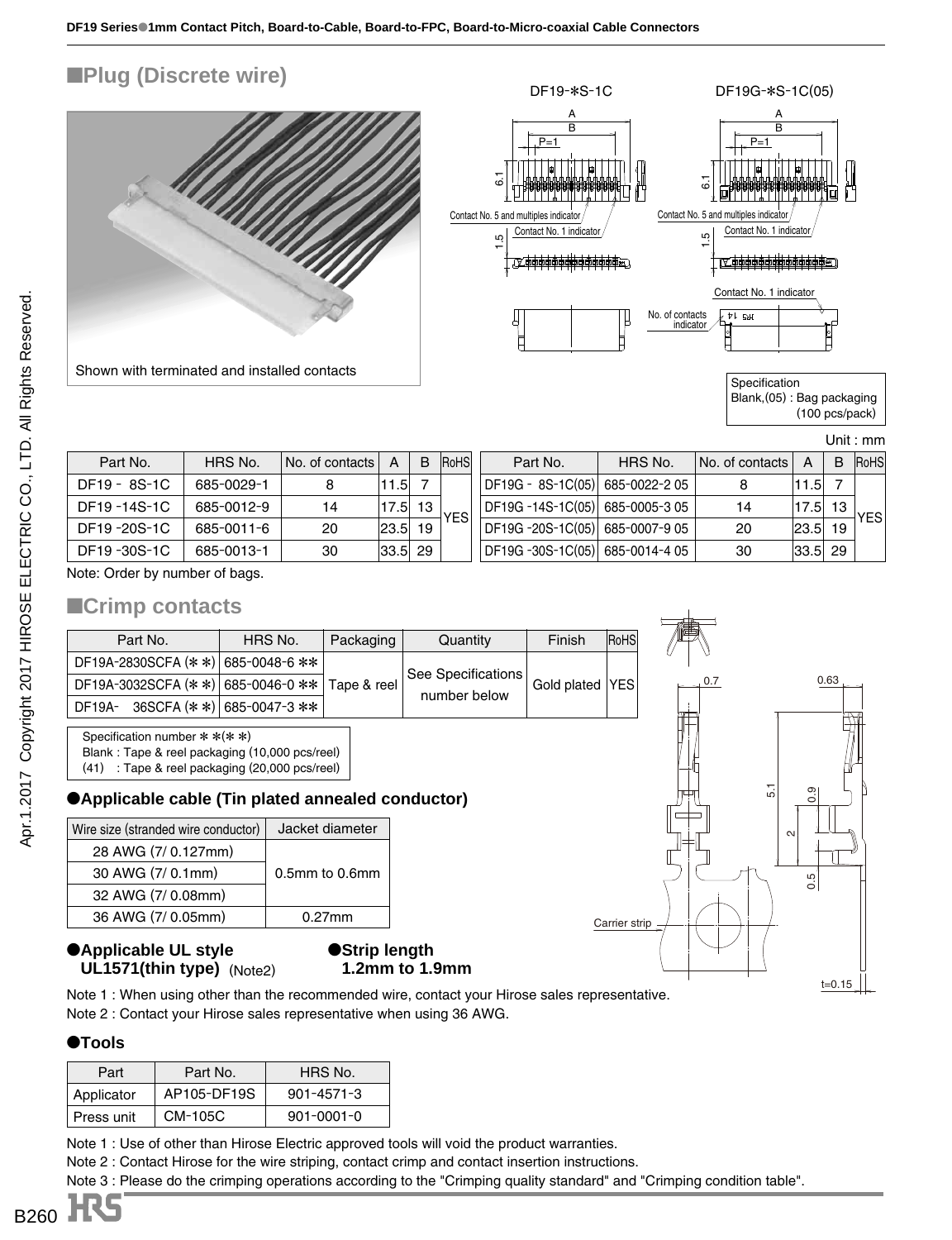# ■**Plug (Flat Printed Circuit)**

Note: Socket and grounding plate is required.





Shown terminated with FPC



|                  |               |                 |      |      |    |      |    | Unit : mm   |                                                           |
|------------------|---------------|-----------------|------|------|----|------|----|-------------|-----------------------------------------------------------|
| Part No.         | HRS No.       | No. of contacts | А    | в    | C  |      |    | <b>RoHS</b> | Specification                                             |
| DF19G-14S-1F(05) | 685-0017-2 05 | 14              | 17.5 | 17.1 | 13 | 15.6 | 14 |             | $(05)$ : Bag packaging<br>$(100 \text{ pcs}/\text{pack})$ |
| DF19G-20S-1F(05) | 685-0009-4 05 | 20              | 23.5 | 23.1 | 19 | 21.6 | 20 | <b>YFS</b>  |                                                           |
| DF19G-30S-1F(05) | 685-0033-9 05 | 30              | 33.5 | 33.1 | 29 | 31.6 | 30 |             |                                                           |

Note : Order by number of bags.

# ■**Ground plate for FPC**





| Unit : mm |  |  |
|-----------|--|--|
|-----------|--|--|

| Part No.             | HRS No.       | No. of contacts | А | B                    | C    | D    | <b>RoHS</b> |
|----------------------|---------------|-----------------|---|----------------------|------|------|-------------|
| DF19G-14S-1F-GND(05) | 685-0018-5 05 | 14              |   | 15.75   14.35        | 17.5 | 14.4 |             |
| DF19G-20S-1F-GND(05) | 685-0010-305  | 20              |   | 21.75   20.35   23.5 |      | 20.4 | YES         |
| DF19G-30S-1F-GND(05) | 685-0034-1 05 | 30              |   | 31.75   30.35   33.5 |      | 30.4 |             |

Specification (05) : Bag packaging (100 pcs/pack)

Note : Order by number of bags.

#### ●**Grounding plate installation tools**

| Type                       | Part No.         | HRS No.    |
|----------------------------|------------------|------------|
| Desktop tool (for 14 pos.) | DF19G-14S/PR-MD2 | 902-4514-6 |
| Desktop tool (for 20 pos.) | DF19G-20S/PR-MD2 | 902-4513-3 |
| Desktop tool (for 30 pos.) | DF19G-30S/PR-MD2 | 902-4518-7 |

Note1 : Product is not guaranteed unless Hirose approved tools are used.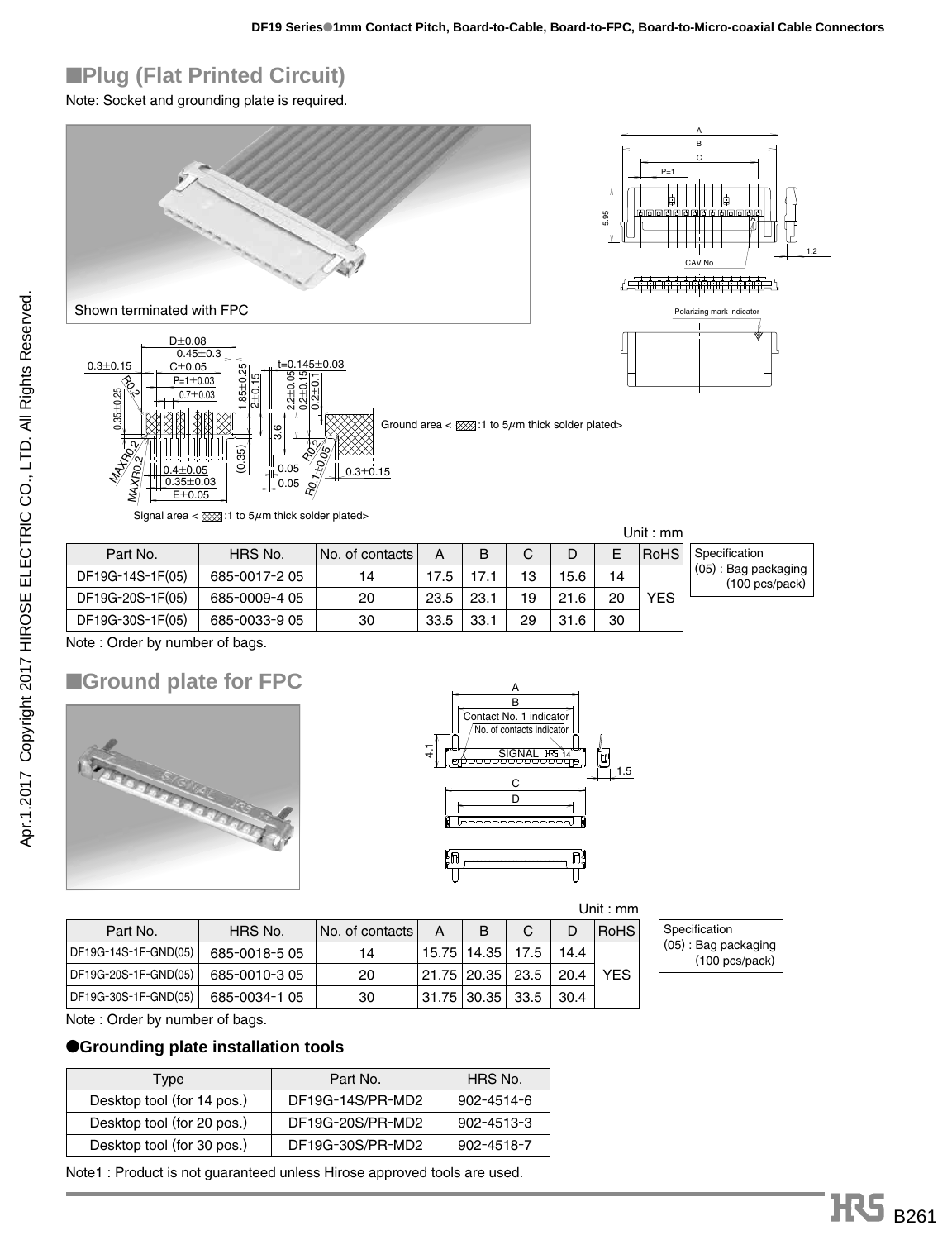### ■**Plug (Micro-coaxial cable)**



Shown terminated with micro-coaxial cable



- Note 1 : Connectors are designed to allow termination without cutting of the pitch loss prevention tape.
- Note 2 : Required Solder coating for inner conductor.
- Note 3 : When using 2-conductor micro-coaxial cable some contact positions will not be used.

Contact your Hirose sales representative.

| Part No.                        | HRS No. | No. of contacts |      | в  |      |    | <b>RoHS</b> |                                      |
|---------------------------------|---------|-----------------|------|----|------|----|-------------|--------------------------------------|
| DF19G-14S-1SD(05) 685-0026-3 05 |         | 14              |      | 13 | 14.8 |    |             | Specification<br>(05): Bag packaging |
| DF19G-20S-1SD(05) 685-0025-0 05 |         | 20              | 23.4 | 19 | 20.8 | 19 | <b>YES</b>  | $(100 \text{ pcs}/\text{pack})$      |

Note : Order by number of bags.

#### ●**Applicable cable (Micro-coaxial cable)**

| Wire size (stranded wire center conductor) | Jacket diameter |
|--------------------------------------------|-----------------|
| 40 AWG (7/0.03mm)                          | 0.3mm to 0.4mm  |

#### ■**Grounding plate for micro-coaxial cable**



| 4.36<br><b>HRS</b>      |  |
|-------------------------|--|
| Contact No. 1 indicator |  |
|                         |  |
|                         |  |



|                   | Specification | Blank: Bag packaging<br>$(100 \text{ pcs}/\text{pack})$ |      |             |
|-------------------|---------------|---------------------------------------------------------|------|-------------|
|                   |               |                                                         |      | Unit : $mm$ |
| Part No.          | HRS No.       | No. of contacts                                         | А    | RoHS        |
| DF19G-14S-1SD-GND | 685-0028-9    | 14                                                      | 17.5 | <b>YES</b>  |
| DF19G-20S-1SD-GND | 685-0027-6    | 20                                                      | 23.5 |             |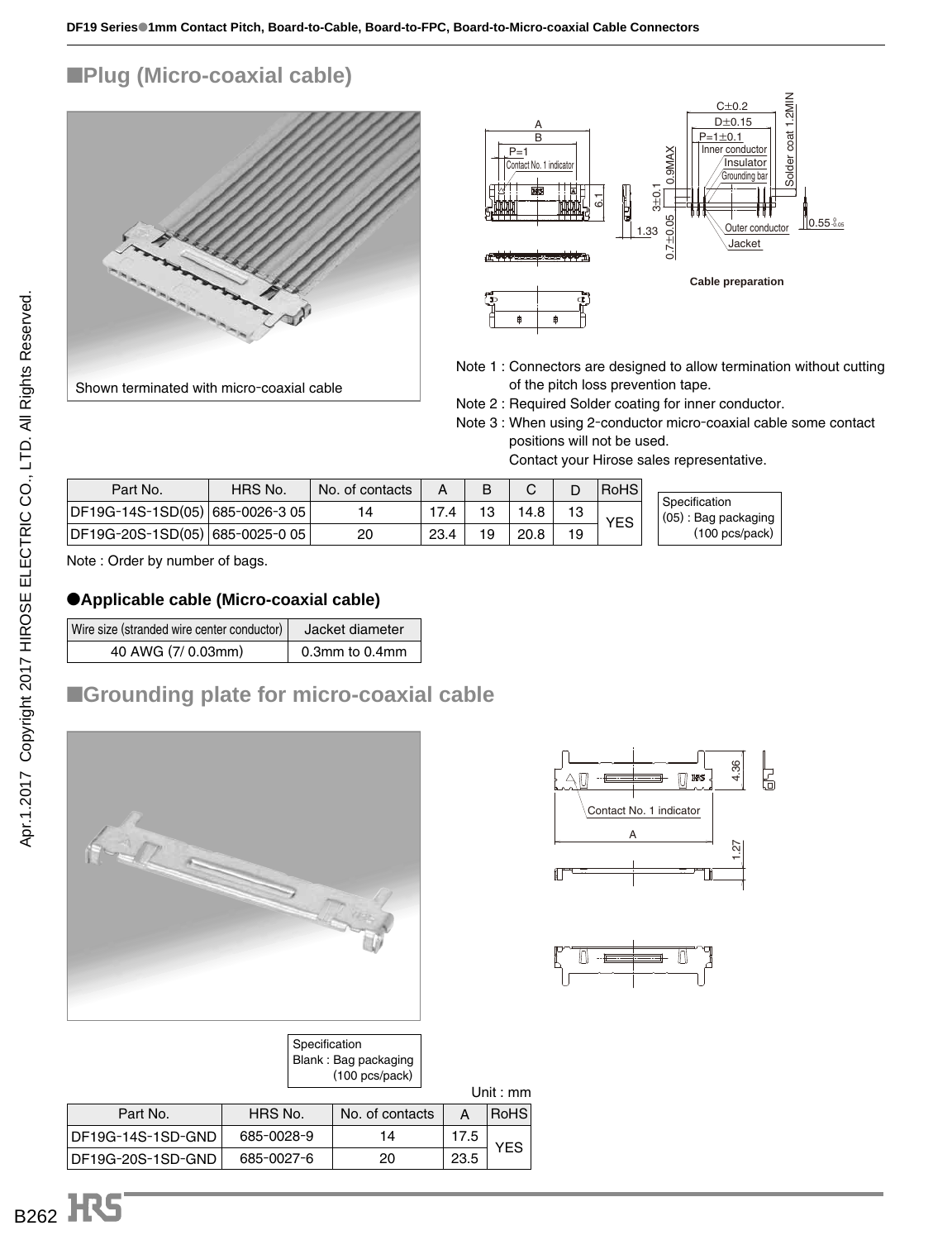| W.              |                 |    |      |      |      |      |      | Unit : $mm$         |  |
|-----------------|-----------------|----|------|------|------|------|------|---------------------|--|
| Connector       | No. of contacts | А  | в    | С    | D    |      | F    | <b>Remarks</b>      |  |
| DF19-14P-1V(56) | 14              | 32 | 28.4 | 14.2 | 18.2 | 32.4 | 38.4 |                     |  |
| DF19-20P-1H(56) | 20              | 44 | 40.4 | 20.2 | 24.2 | 44.4 | 50.4 | Vertical receptacle |  |
|                 |                 |    |      |      |      |      |      |                     |  |



#### ●**DF19-**\***P-1V(56)**

|                   |                 | (2.3) | 7.8±0.3 |        |      |      |      |                              |
|-------------------|-----------------|-------|---------|--------|------|------|------|------------------------------|
|                   |                 |       |         |        |      |      |      | Unit : mm                    |
| Connector         | No. of contacts | А     | B       | $\sim$ |      |      | F    | Remarks                      |
| DF19KR-14P-1H(54) | 14              | 44    | 40.4    | 20.2   | 22.1 | 44.4 |      | 50.4 Reverse type of DF19K   |
| DF19KR-20P-1H(54) | 20              | 44    | 40.4    | 20.2   | 28.1 | 44.4 | 50.4 | Offset mounting (1.0mm high) |
|                   |                 |       |         |        |      |      |      |                              |





DF19L-14P-1H(54) DF19L-20P-1H(54)





| U                             |      |      |      |      |      | ∾  |            |
|-------------------------------|------|------|------|------|------|----|------------|
| Remarks                       | F    | F    | D    | C    | B    | A  | f contacts |
|                               | 30.4 | 24.4 | 16.1 | 11.5 |      | 24 | 8          |
| Top-board mountin             | 50.4 | 44.4 | 22.1 | 20.2 | 40.4 | 44 | 14         |
| $(1.65$ mm high $)$           | 50.4 | 44.4 | 28.1 | 20.2 | 40.4 | 44 | 20         |
|                               | 62.4 | 56.4 | 38.1 | 26.2 | 50.2 | 56 | 30         |
| Offset mounting               | 50.4 | 44.4 | 28.1 | 20.2 | 40.4 | 44 | 20         |
| $(1.0mm$ high $)$             | 62.4 | 56.4 | 38.1 | 26.2 | 52.4 | 56 | 30         |
|                               | 50.4 | 44.4 | 22.1 | 20.2 | 40.4 | 44 | 14         |
| Offset mounting<br>$\sqrt{1}$ | 50.4 | 44.4 | 28.1 | 20.2 | 40.4 | 44 | 20         |

|                  | F               |       |             |      |      |      |      |                     |
|------------------|-----------------|-------|-------------|------|------|------|------|---------------------|
|                  |                 | (2.3) | $7.8 + 0.3$ |      |      |      |      | Unit: $mm$          |
| Connector        | No. of contacts | A     | B           | C    | D    | Е    | F    | <b>Remarks</b>      |
| DF19G-8P-1H(54)  | 8               | 24    |             | 11.5 | 16.1 | 24.4 | 30.4 |                     |
| DF19G-14P-1H(54) | 14              | 44    | 40.4        | 20.2 | 22.1 | 44.4 | 50.4 | Top-board mounting  |
| DF19G-20P-1H(54) | 20              | 44    | 40.4        | 20.2 | 28.1 | 44.4 | 50.4 | $(1.65$ mm high $)$ |
| DF19G-30P-1H(54) | 30              | 56    | 50.2        | 26.2 | 38.1 | 56.4 | 62.4 |                     |
| DF19K-20P-1H(54) | 20              | 44    | 40.4        | 20.2 | 28.1 | 44.4 | 50.4 | Offset mounting     |
| DF19K-30P-1H(54) | 30              | 56    | 52.4        | 26.2 | 38.1 | 56.4 | 62.4 | $(1.0mm$ high $)$   |

●**DF19G-**\***P-1H(54)** ●**DF19K-**\***P-1H(54)** ●**DF19L -**\***P-1H(54)**

![](_page_10_Figure_13.jpeg)

![](_page_10_Figure_14.jpeg)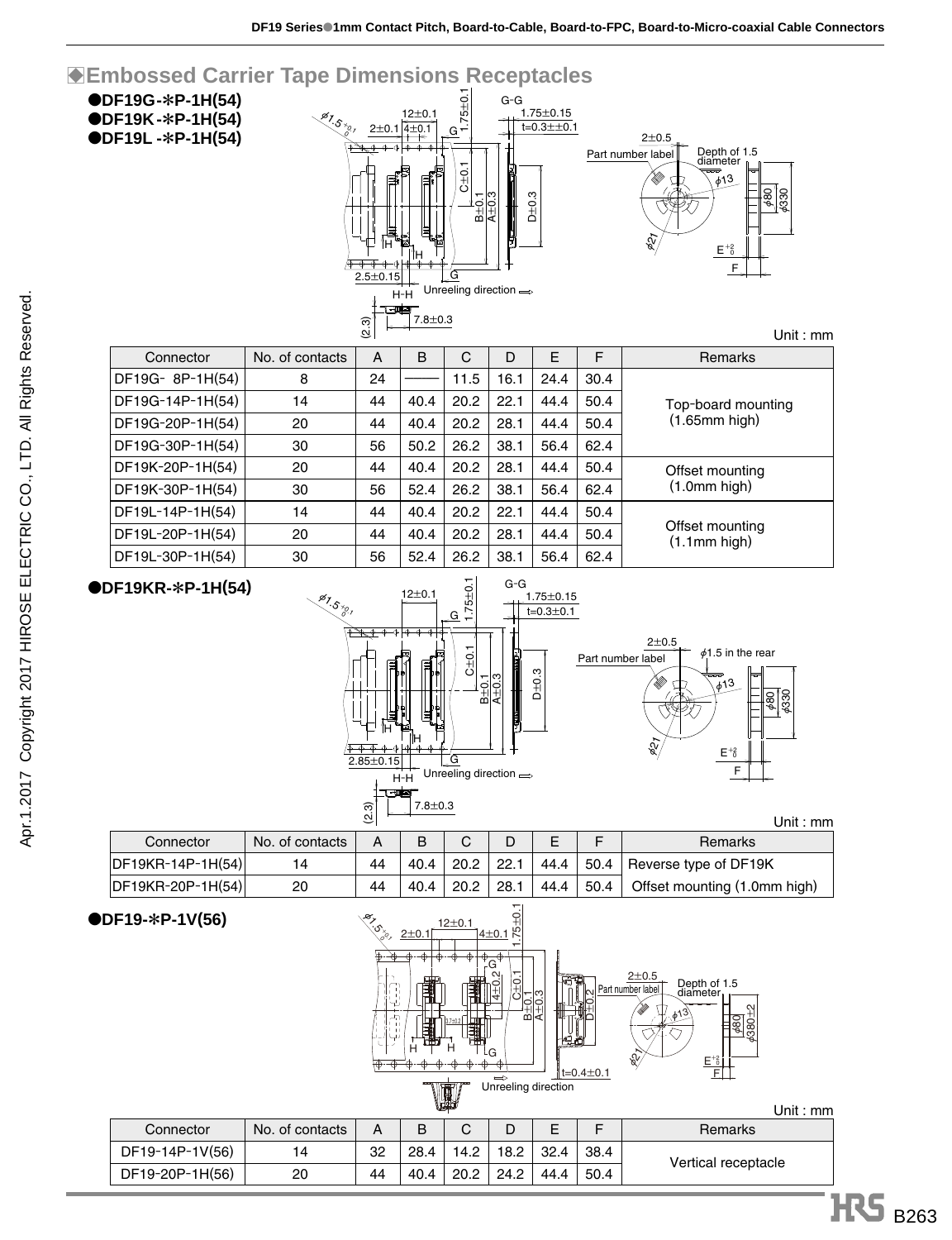## B**Use recommendations**

| 1. Recommendedtemperature profile | Temperature(°C)<br>250℃<br>$220 - -$<br>200℃<br>$180 -$<br>150℃<br>Preheating<br>soldering<br>60 to 120(S)<br>250℃ 10(s)max<br>220℃ min 60(s)max<br>100℃<br>50°C                                                                                                                                                                                                                                                                                                                     |  |  |  |  |  |  |
|-----------------------------------|--------------------------------------------------------------------------------------------------------------------------------------------------------------------------------------------------------------------------------------------------------------------------------------------------------------------------------------------------------------------------------------------------------------------------------------------------------------------------------------|--|--|--|--|--|--|
|                                   | 100<br>150<br>30<br>50<br>200<br>TIME(S)<br>Note 1 : Up to 2 cycles of Reflow soldering are possible under the same<br>conditions, provided that there is a return to normal temperature<br>between the first and second cycle.<br>Note 2 : The temperature profile indicates the board surface temperature at<br>the point of contacts with the connector terminals.<br>Note 3 : The product can be used without trouble though the surface of a<br>grounding plate might discolor. |  |  |  |  |  |  |
| 2. Manual soldering               | Manual soldering: 290±10°C for 3 seconds                                                                                                                                                                                                                                                                                                                                                                                                                                             |  |  |  |  |  |  |
| 3. Screen thickness               | 0.15mm                                                                                                                                                                                                                                                                                                                                                                                                                                                                               |  |  |  |  |  |  |
| 4. Board warpage                  | Maximum of 0.03mm at the connector center, with both ends of the connector as<br>reference points.                                                                                                                                                                                                                                                                                                                                                                                   |  |  |  |  |  |  |
| 5. Cleaning conditions            | Refer to "Wire-to-Board Connector Use Handbook."                                                                                                                                                                                                                                                                                                                                                                                                                                     |  |  |  |  |  |  |
| 6. Termination conditions         | Refer to "Wire-to-Board Connector Use Handbook."                                                                                                                                                                                                                                                                                                                                                                                                                                     |  |  |  |  |  |  |
| 7. Cautions                       | Do not twist when mating/un-mating.                                                                                                                                                                                                                                                                                                                                                                                                                                                  |  |  |  |  |  |  |
| 8. Precautions                    | Refer to "Wire-to-Board Connector Use Handbook."                                                                                                                                                                                                                                                                                                                                                                                                                                     |  |  |  |  |  |  |